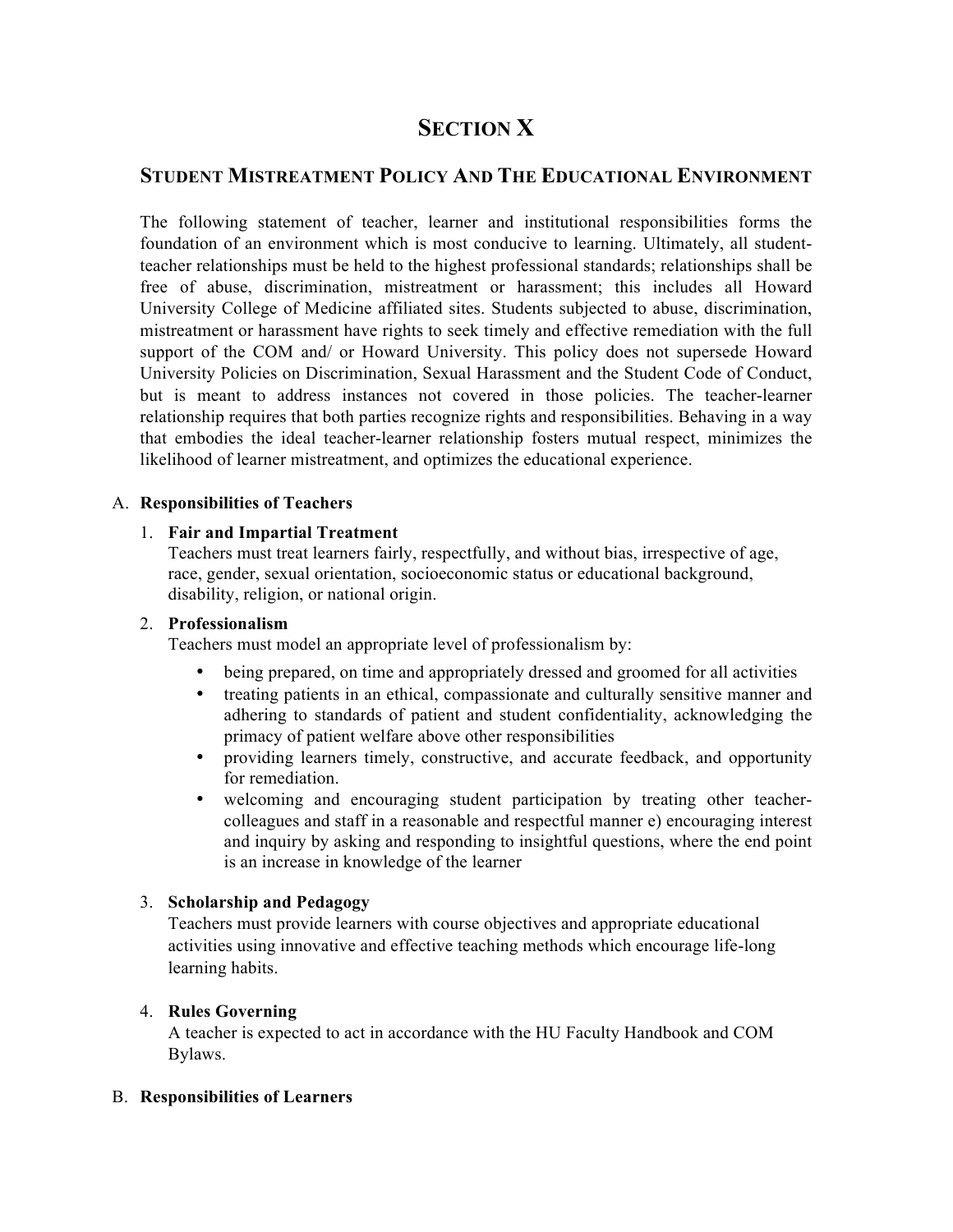## 1. **Fair and impartial treatment**

Learners must treat teachers fairly, respectfully, and without bias, irrespective of age, race, gender, sexual orientation, socioeconomic status or educational background, disability, religion or national origin.

## 2. **Professionalism and general conduct**

Learners must maintain an appropriate level of professionalism according to the policies of HUCM, by:

- a) being prepared, on time and appropriately dressed and groomed for all activities
- b) responding maturely and appropriately to timely, constructive, and accurate feedback, and incorporating feedback during time allotted for remediation
- c) treating staff and other student-colleagues in a reasonable and respectful manner
- d) treating patients in an ethical, compassionate and culturally sensitive manner, adhering to standards of patient confidentiality and acknowledging that patient welfare is of primary importance
- e) responding promptly when contacted by faculty, staff, and administrators

# 3. **Education**

Learners should be devoted, active, life-long learners, dedicated to the undergraduate medical program and all subsequent training/learning.

# 4. **Rules Governing**

All medical students are expected to review and act in accordance with the Howard University policies and procedures, including the HU Student Code of Conduct, found at: http://www.howard.edu/policy/academic/student-conduct.htm and the University and College of Medicine Policies and Procedures Affecting Students, i.e. this manual that is distributed to students in hard copy format during orientation.

## C. **Institutional Responsibilities**

It is the expectation that Howard University and the College of Medicine will support and encourage, through its faculty and staff, and to the extent of institutional resources, student mental, physical and emotional health and well-being, including but not limited to the provision of:

- an educational experience of quality
- academic, personal, career and financial counseling
- health and disability insurance for mental and physical health promotion, maintenance and care, and illness prevention
- sufficient areas/opportunities for recreation and relaxation
- safe and secure facilities

## D. **Mutual Responsibilities**

The following acts or behaviors would constitute student mistreatment:

## 1. **Verbal abuse**

Verbal abuse may include shouting, hostility, belittlement, intimidation, humiliation or profanity directed at the student.

## 2. **Physical Abuse**

Physical abuse or threats of physical abuse may include hitting, slapping, kicking or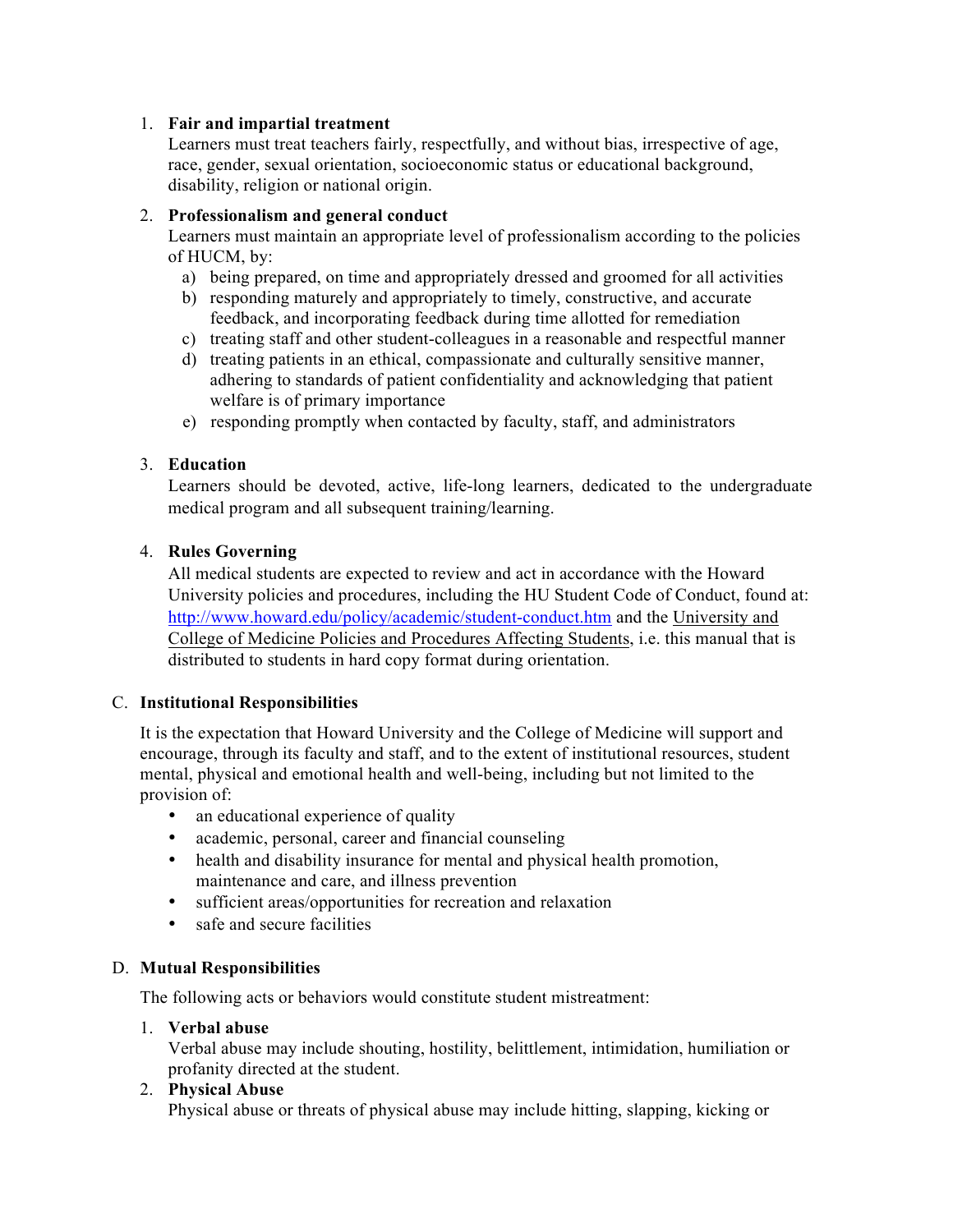intentionally or negligently placing a student at risk of physical harm, or threatening to do so.

# 3. **Discrimination**

Discrimination is defined by University policy. Discrimination may include those behaviors, actions, interactions, and policies that adversely affect one's work because of disparate treatment, disparate impact, or the creation of a hostile, intimidating or offensive work or learning environment. Common forms of discrimination include those based on gender, age, religion, ethnicity, race, disability, and sexual orientation. Complaints involving discrimination on the basis of race, color, national origin, religion, physical or mental disability, medical condition, ancestry, marital status or age must be filed with the Equal Opportunity (EO) Designee, pursuant to the Policy And Procedure On Equal Opportunity In Employment And Education Programs And Activities College of Medicine EO Designees are the Associate Dean for Academic Affairs and the Associate Dean for Student Affairs and Admissions.

# 4. **Sexual Harassment**

Sexual Harassment is defined by University policy, and includes, but is not limited to:

- a) unsolicited, unwelcome flirtations, advances, and/or propositions of a sexual nature
- b) insults, jokes, or anecdotes that belittle or demean an individual or a group's sexuality or gender
- c) unwelcome sexually-oriented gestures, verbal expressions, or comments of a sexual nature about an individual's body, clothing, or sexual experience
- d) inappropriate displays of sexually suggestive objects or pictures
- e) unnecessary and inappropriate touching, such as patting, pinching, hugging, or brushing against an individual's body
- f) sexual assault (includes all incidents of "criminal sexual conduct" as defined by the District of Columbia Code or the applicable law where the sexual assault takes place) and/ or
- g) suggestions that submission to or rejection of sexual advances will affect decisions regarding such matters as an individual's employment, work assignments, or status, salary, academic standing, grades, receipt of financial aid, or letters of recommendation.

## 5. **University prohibition on consensual relationships**

Sexual relationships, including dating, between students and faculty, staff or any other type of University employee are strictly prohibited under this policy regardless of whether such relationship may violate the law. Therefore, violations of this prohibition by a faculty member, staff member, or any other type of University employee and a student may lead to disciplinary action against one or both parties.

## 6. **Additional forms of mistreatment**

Other forms of mistreatment covered by this policy may include such things as requiring a student to perform personal services such as shopping or babysitting or requiring a student to perform menial tasks, which may not cause a student to feel humiliated, but clearly fall outside of any reasonable student-teacher relationship.

## E. **Procedures for Filing Complaints**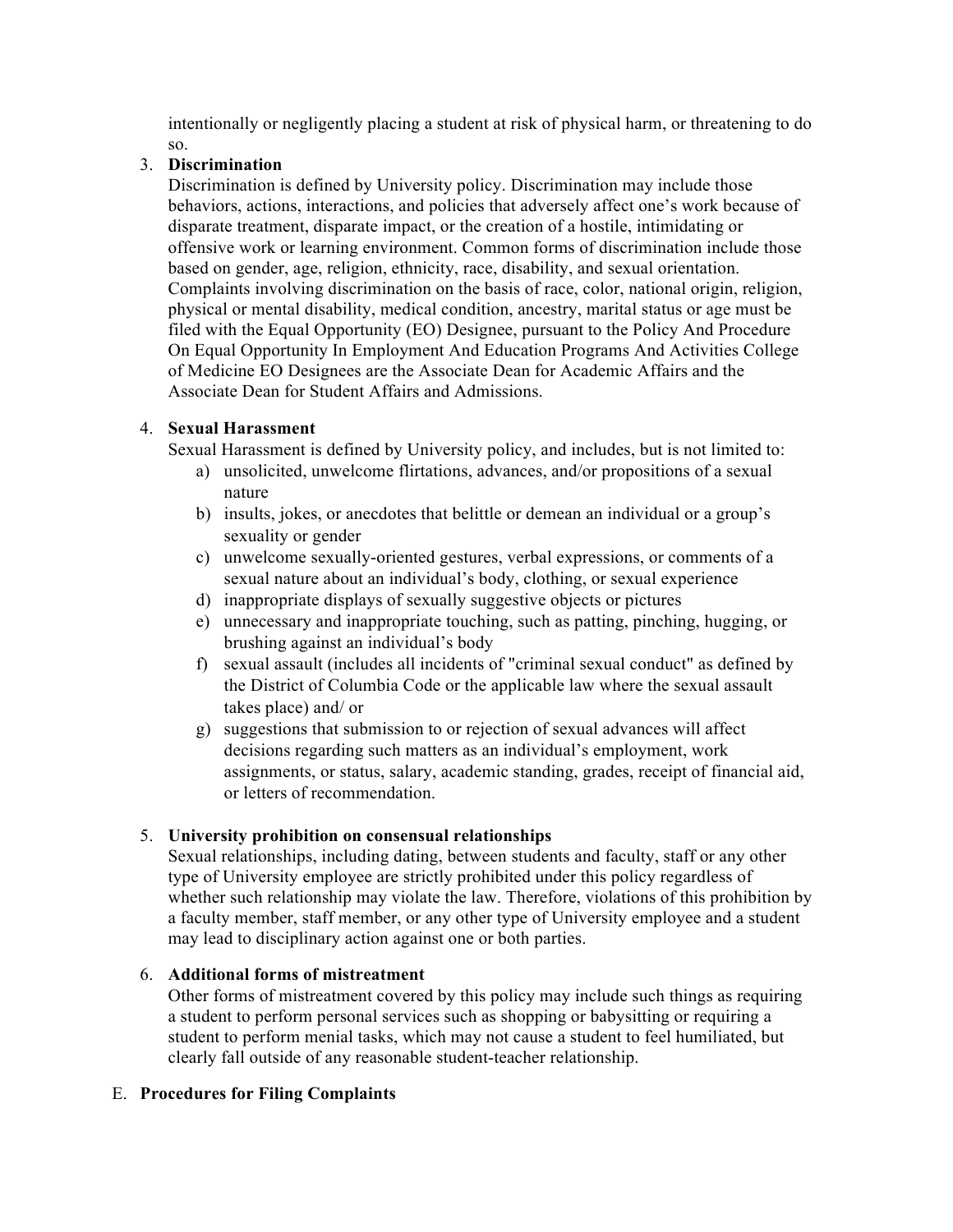In keeping with the requirement for a Safe, secure environment which is free of abuse, the following procedures should be followed with respect to alleged student mistreatment.

Students have the right to remain anonymous.

Any student who feels that he or she may have been subjected to abuse, discrimination, harassment, or mistreatment of any kind by residents, faculty, staff, or other student(s) has the right to seek remedy through any one of multiple options. This process shall be free of retaliation. The involved student has both informal and formal options available. The student has the option but is not required to seek remedy at the most informal level which will adequately and appropriately address the student's concerns.

All College of Medicine faculty and staff are expected to report violations. If an incident occurs at an affiliated clinical institution the violation must also be reported to the respective department at that site. Violations should also be reported to the College of Medicine Associate Dean for Student Affairs and Admissions. Students who wish to discuss such violations may report to the University Counseling Center where the counselors will keep the complaint confidential.

#### 1. **Informal Procedures (Non-Written)**

Informal Complaint, direct resolution – students may meet with the individual involved in the complaint and come to a mutually agreed upon resolution of the problem. The student is permitted, but not required, to bring to the meeting with him or her, any one of the Assistant or Associate Deans\* of the College of Medicine to assist in resolution at this level. Unless required by law or University policy, there will not be a written record made concerning a matter that is resolved directly between the complainant and the alleged offender.

#### 2. **Formal Procedures**

These include the following options: Formal complaint, facilitated resolution - Students may meet with the Associate Dean of Student Affairs and Admissions (ADSAA), within 45 calendar days or as close to the alleged incident as feasible, to discuss a complaint and to develop a plan for resolution of the problem. The associate dean may assist in any intervention deemed necessary for resolution of the problem. If disciplinary action is anticipated, he/she will contact the appropriate supervisor of the alleged offender who will develop a plan of action. The supervisor of the alleged offender will maintain a written record.

#### 3. **Formal complaint, investigator resolution**

If the complainant desires a formal complaint/investigation of an allegation against faculty or staff, the complainant must file a formal, written complaint with the Associate Dean for Student Affairs and Admission within 45 calendar days or as close to the alleged incident as feasible. If the complaint involves any one of the Assistant or Associate Deans, or there is a conflict for the ADSAA, the complaint must be directed to the Dean of the College of Medicine. If there is a conflict for the Dean of the College of Medicine, the complaint must be directed to the Provost and Chief Academic Officer of